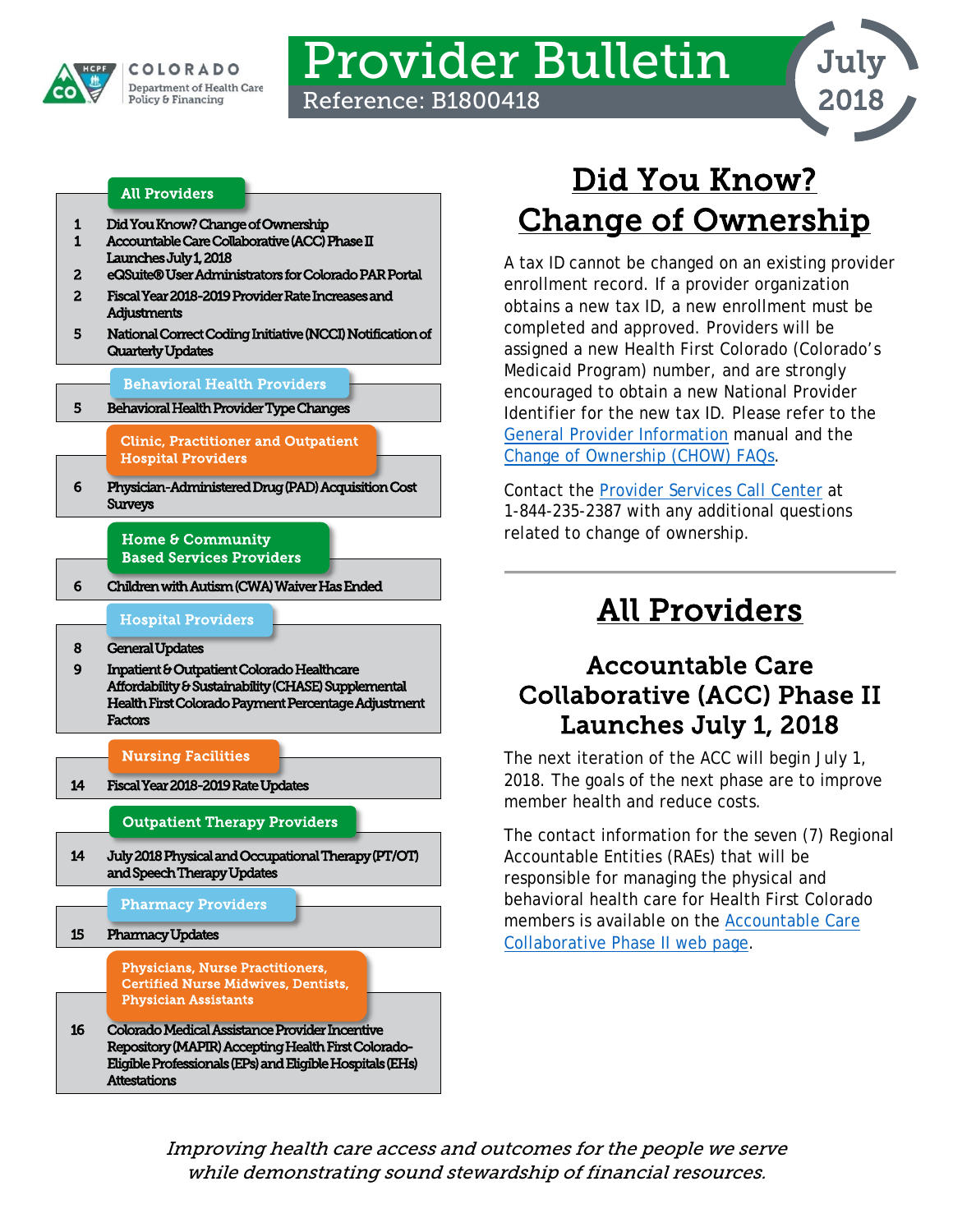### **Contracting Guidance**

The Department of Healthcare Policy & Financing (the Department) has developed resources for primary care medical providers and behavioral health providers who need to contract with a RAE. Providers are encouraged to reach out to the RAE in their area directly to begin the contract process

- [Behavioral Health Provider Contracting Guidance Fact Sheet](https://www.colorado.gov/pacific/sites/default/files/BH%20Provider%20Contracting%20Fact%20Sheet%20March%202018.pdf)
- [Primary Care Medical Provider Contracting Guidance Fact Sheet](https://www.colorado.gov/pacific/sites/default/files/PCMP%20Provider%20Contracting%20Fact%20Sheet%20May%2030%202018.pdf)

### **Short-term Behavioral Health Services in Primary Care Setting Guidance**

Starting July 1, 2018, the Department will increase access to short-term behavioral health (mental health and substance use disorder) services within the primary care setting. Health First Colorado members will be able to receive short-term behavioral health services provided by a licensed behavioral health clinician working as part of a member's primary care medical provider.

For more information, see the [Short-term Behavioral Health Services in Primary Care Fact Sheet.](https://www.colorado.gov/pacific/sites/default/files/Short-term%20Behavioral%20Health%20Services%20in%20Primary%20Care%20Fact%20Sheet%20June%202018.pdf)

### **Submitting Questions**

At this time, members, providers and other interested parties should start by contacting their RAE with any questions. In addition, interested parties can submit questions to the Department using the [Accountable](https://www.colorado.gov/hcpf/acc-phase-ii-question-form)  [Care Collaborative \(ACC\) Phase II Question Form.](https://www.colorado.gov/hcpf/acc-phase-ii-question-form)

The Department will not be able to respond directly to all inquiries, but will direct questions to the appropriate entity while working closely with the RAEs and other contractors to address critical issues. The Department will continue to use the questions submitted to tailor upcoming communications and resources.

### eQSuite® User Administrators for Colorado PAR Portal

<span id="page-1-0"></span>

Users who wish to use the eQHealth portal, called eQSuite®, to submit medical prior authorizations should make note of the following information regarding the administrator. An eQSuite® User Administrator is an eQSuite® portal user whose account has functions to add, edit and remove other user accounts within the eQSuite® system. The User Administrator is also able to modify specific user account functions. Each provider group, clinic or facility will have at least one user designated as the User Administrator. It is very important that each User Administrator maintain accurate account records for all users in their organization, including maintaining accurate email

addresses and deleting users no longer with the organization; this ensures accurate distribution of email communication from eQHealth Solutions.

For detailed instructions for User Administrators, reference the [Provider Guide: eQSuite](http://www.coloradopar.com/Portals/2/June%202016/eQSuite%20User%20Administrator%20Guide.pdf)® User Administrator on the [ColoradoPAR website.](http://www.coloradopar.com/)

**Note:** As a User Administrator, user accounts cannot be unlocked. If the User Administrator or another user gets locked out, a new password will need to be assigned to the user. It will take about five (5) minutes for the change to be effective.

### <span id="page-1-1"></span>Fiscal Year 2018-2019 Provider Rate Increases and Adjustments

Health First Colorado provider rate increases were approved during the 2018 legislative session and are effective for dates of service (DOS) beginning July 1, 2018. All rates require approval from Centers for Medicare & Medicaid Services (CMS), and the Department has obtained this approval to implement the rates.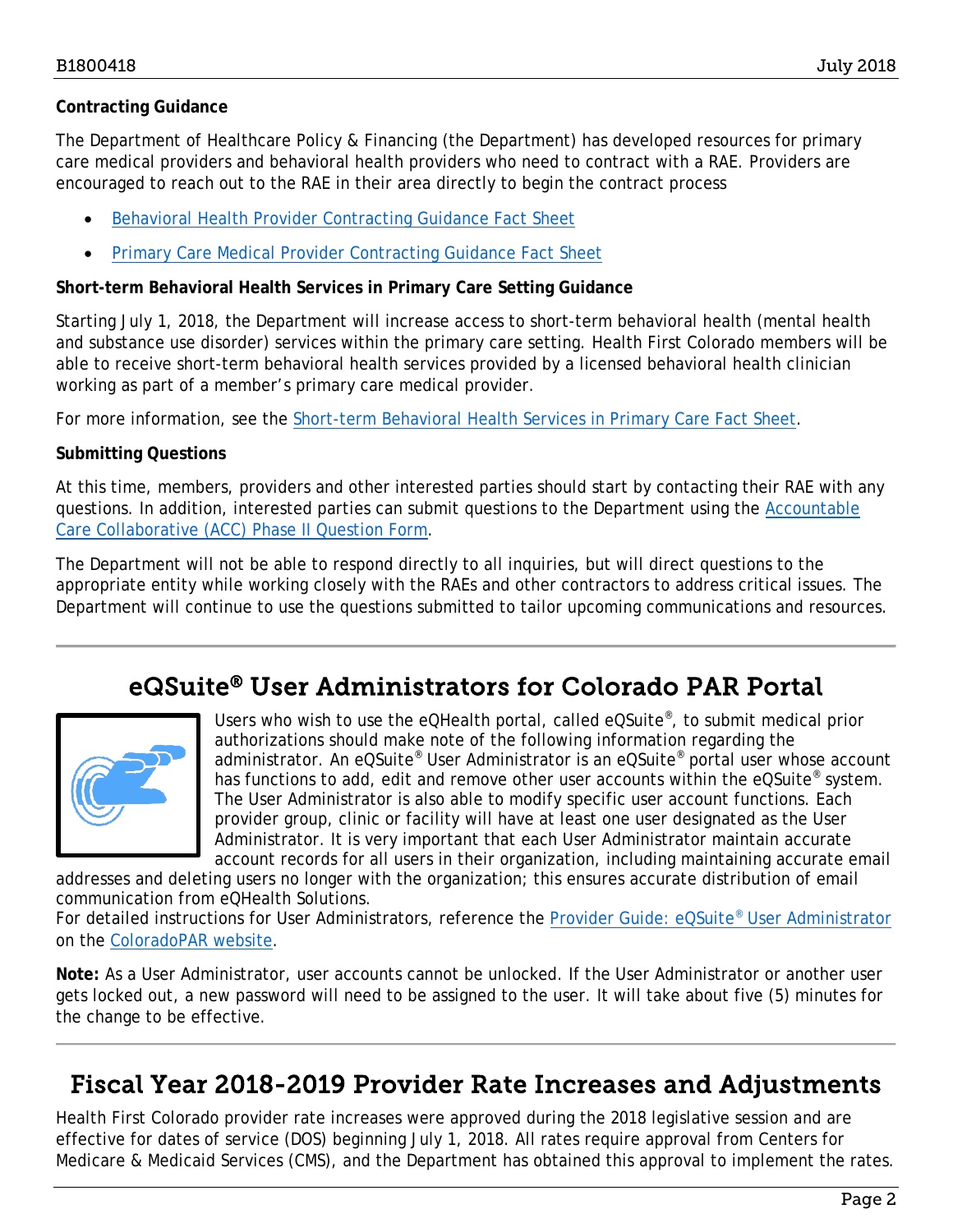### B1800418 July 2018

Some providers will be paid retroactively if there is a delay in implementation and other rate increases will be implemented when approved.

The fee schedules located on the [Provider Rates & Fee Schedule web page](https://www.colorado.gov/hcpf/provider-rates-fee-schedule) have been updated to reflect the approved 1.0% across-the-board (ATB) rate increase and targeted rate increases (TRI).

### **Services & Supplies Approved for ATB Increases:**

- Eligible physician and clinic services
- Early and Periodic Screening, Diagnosis, and Treatment services
- Inpatient hospital services
- Outpatient hospital services
- Laboratory & x-ray services
- Durable Medical Equipment excluding those impacted by Section 1903(i)(27) of the Social Security Act
- Disposable supplies
- Mental health fee-for-service
- Non-physician practitioner services
- Tobacco cessation counseling for pregnant women
- Ambulatory Surgery Center Services
- Dialysis center services
- Physical, occupational and speech therapy services
- Audiology services
- Screening, Brief Intervention and Referral to Treatment services
- Dental services
- Freestanding Birth Centers
- Family planning services
- Outpatient substance use disorder services
- Targeted case management for behavioral health
- Targeted case management for substance use disorders
- Vision services
- Mental health and substance use disorder rehabilitation services for children in psychiatric residential treatment facilities
- Prosthesis services
- Mental health and substance use disorder rehabilitation services for children in residential child care facilities

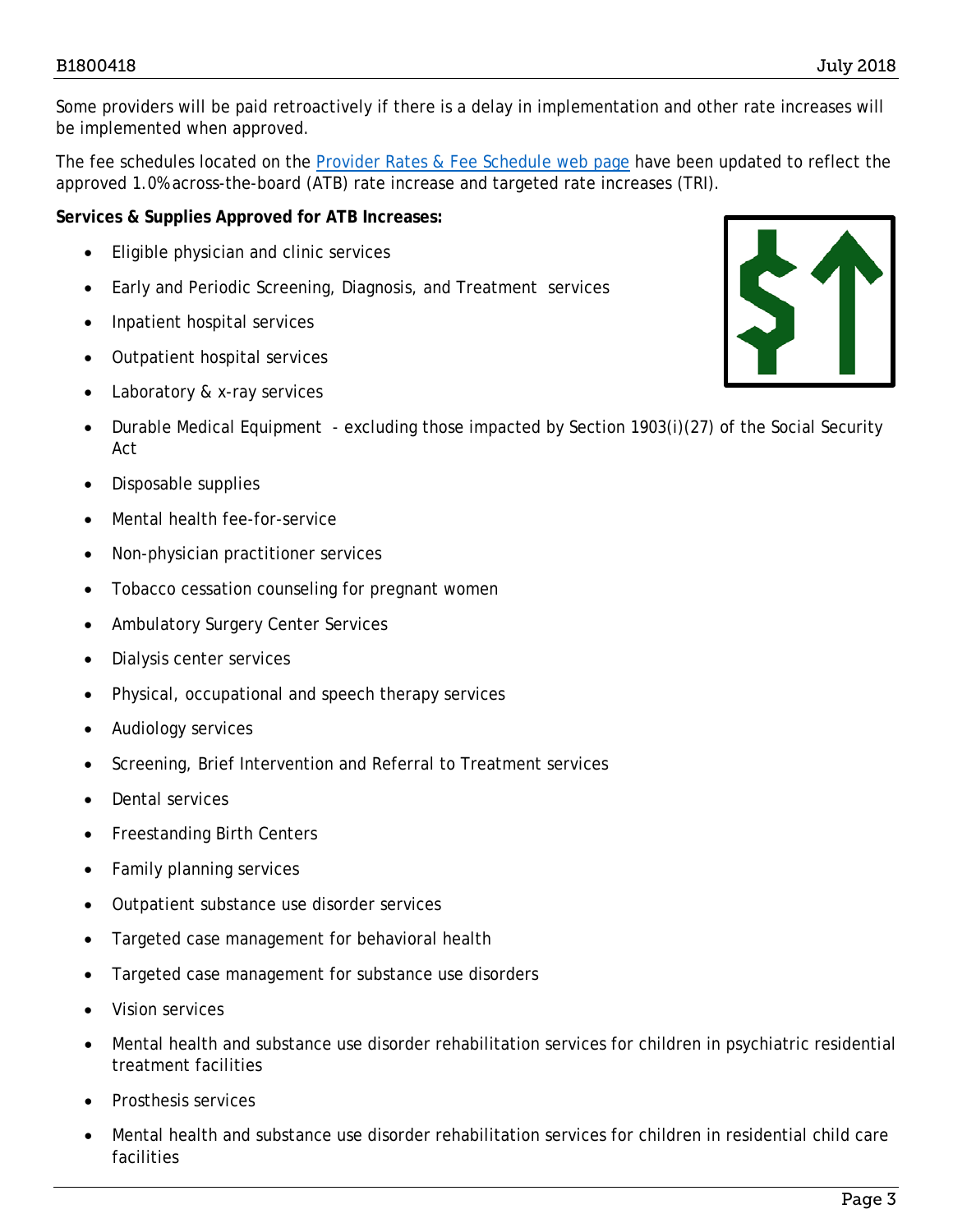- Extended services for pregnant women
- Private Duty Nursing services
- Home Health
- Hospice Fee-for-Service

### **Approved for TRI:**

- Emergent and Non-Emergent Medical Transportation will receive a 6.61% increase
- Neonatology set to 92% of 2014 Medicare Rate
- Primary Care Alternative Payment Model Codes will receive a 1.81% average increase
- Home and Community Based Services (HCBS) Alternative Care Facilities (ACF) will receive a 25.0% increase
- HCBS Non-Medical Transportation will receive a 6.61% increase
- HCBS agency based and CDASS Personal Care and Homemaker on the EBD, CMHS, BI and SCI waivers will receive a 5.25% increase
- HCBS Personal Care, Homemaker, Day Habilitation, Prevocational Services, Res Habilitation, Mentorship, Behavioral Line Staff, Respite, Community Connector and Supported Employment on the DD, SLS and CES waivers will receive a 6.5% increase

The 1.0% ATB increase for HCBS waivers did not require CMS approval; rate services receiving the 1.0% increase have been loaded in the Colorado interChange.

HCBS waivers:

- o HCBS Elderly, Blind and Disabled (EBD)
- o HCBS Community Mental Health Supports (CMHS)
- o HCBS Brain Injury (BI)
- o HCBS Spinal Cord Injury (SCI)
- o HCBS Children's Home and Community Based Service (CHCBS)
- o HCBS Children with Life Limiting Illness (CLLI)
- o HCBS Children Residential Habilitation Program (CRHP)
- o HCBS Developmental Disability (DD)
- o HCBS Supported Living Services (SLS)
- o HCBS Children's Extensive Supports (CES)
- Colorado Choice Transitions (CCT) increases will mirror the ATB and TRI on the waiver for the CCT population

**Note:** HCBS TRIs will not be effective July 1, 2018, and all HCBS TRIs are pending CMS approval. The HCBS ACF increase is expected to be effective no sooner than October 1, 2018. Non-Medical Transportation, Personal Care and Homemaker services on the HCBS EBD, CMHS, BI and SCI waivers are expected to be effective no sooner than January 1, 2019. All HCBS DD, SLS and CES services receiving a TRI are expected to

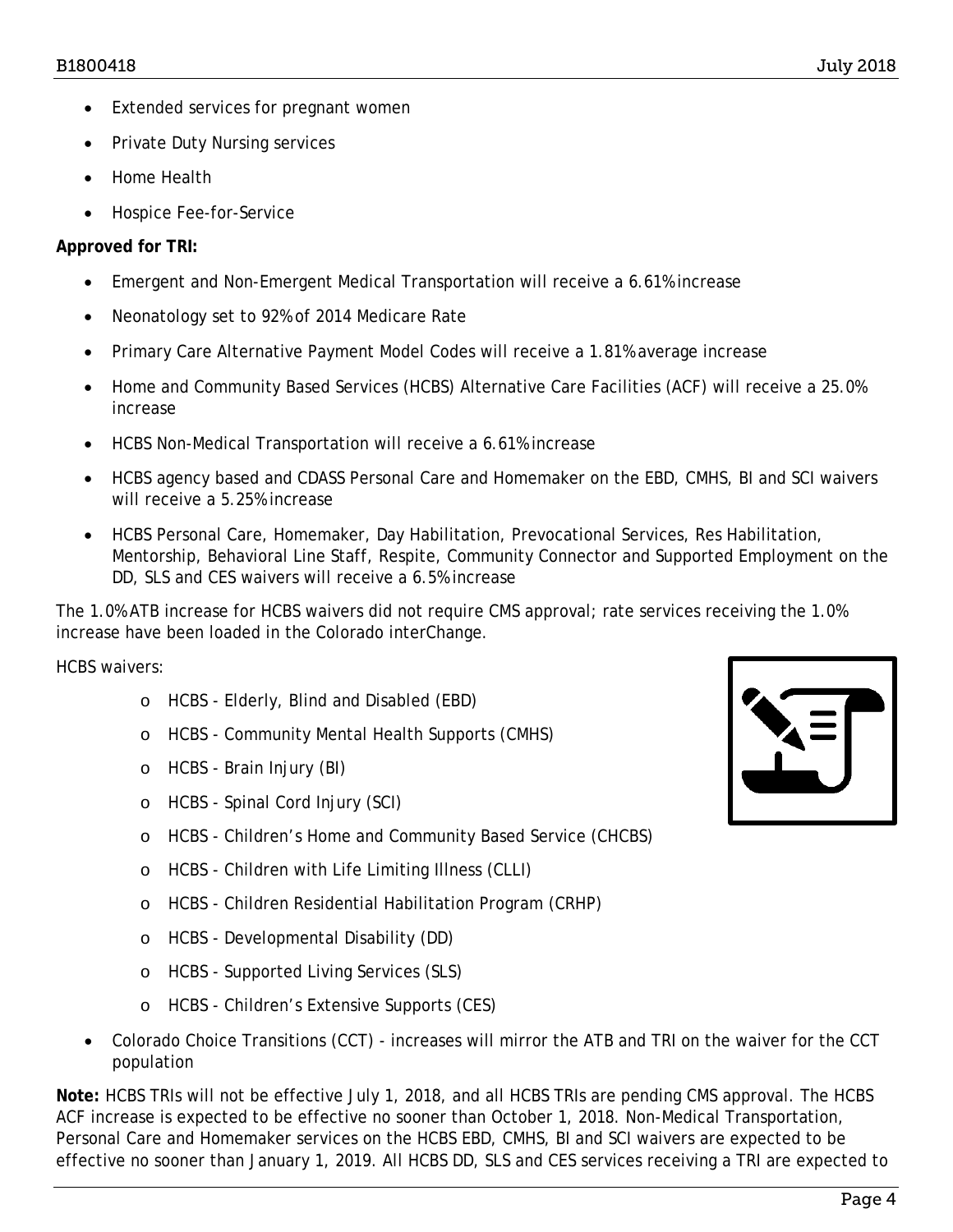be effective no sooner than March 1, 2019. HCBS DD, SLS and CES services receiving a TRI will also receive the 1.0% ATB increases. All other HCBS services receiving a TRI will not receive the ATB rate increases. Detailed information about the HCBS increases has been published in past provider bulletins as well as on the [Provider Rates & Fee Schedule web page.](https://www.colorado.gov/hcpf/provider-rates-fee-schedule) The Department will continue to publish updates in those locations when CMS approval is received, rates have been loaded, and mass adjustments have occurred.

### **"Lower of" Pricing Logic for Rate Increases**

If the Department implements rate increases, claims that were already billed with and paid at a rate lower than the new rate cannot be adjusted for the higher rate by the Department or DXC. The Department will always use the "lower of" pricing logic. Providers are advised to bill their usual and customary charges. Not all codes are listed on the Health First Colorado Fee Schedule, so providers are advised to check all fee [schedules](https://www.colorado.gov/hcpf/provider-rates-fee-schedule) which apply to their billing practices. If a code is not listed on the Health First Colorado Fee Schedule, it may be listed on a benefit-specific fee schedule. Contact the [Provider Services Call Center](https://www.colorado.gov/pacific/sites/default/files/Provider%20Call%20Center%20Cheat%20Sheet.pdf) at 1-844-235-2387 with questions.

### <span id="page-4-0"></span>National Correct Coding Initiative (NCCI) Notification of Quarterly Updates

Providers are encouraged to monitor CMS for updates to NCCI rules and guidelines. Updates to the procedure-to-procedure and medically unlikely edit files are completed quarterly with the next file update available July 2018.

<span id="page-4-2"></span>For more information, visit the National Correct Coding Initiative Edits page of the CMS [website.](https://www.cms.gov/Medicare/Coding/NationalCorrectCodInitEd/index.html)



## Behavioral Health Providers

## Behavioral Health Provider Type Changes

<span id="page-4-1"></span>Health First Colorado recently updated the names of two Provider Types:

- Provider Type 38 (previously Psychologists Masters) is now named "Licensed Behavioral Health Clinicians."
- Provider Type 37 (previously Psychologists Doctorate) is now named "Licensed Psychologists."

In addition, Licensed Addiction Counselors may now enroll under Provider Type 38 to provide behavioral health services within the scope of their licensure per [10 CCR 2505-10 8.746.](http://www.sos.state.co.us/CCR/GenerateRulePdf.do?ruleVersionId=7552&fileName=10%20CCR%202505-10%208.700) Providers will continue to enroll under the most appropriate [Provider Type.](https://www.colorado.gov/pacific/hcpf/information-provider-type)

Contact Stacey Davis at [Stacey.Davis@state.co.us](mailto:Stacey.Davis@state.co.us) with any questions regarding this policy.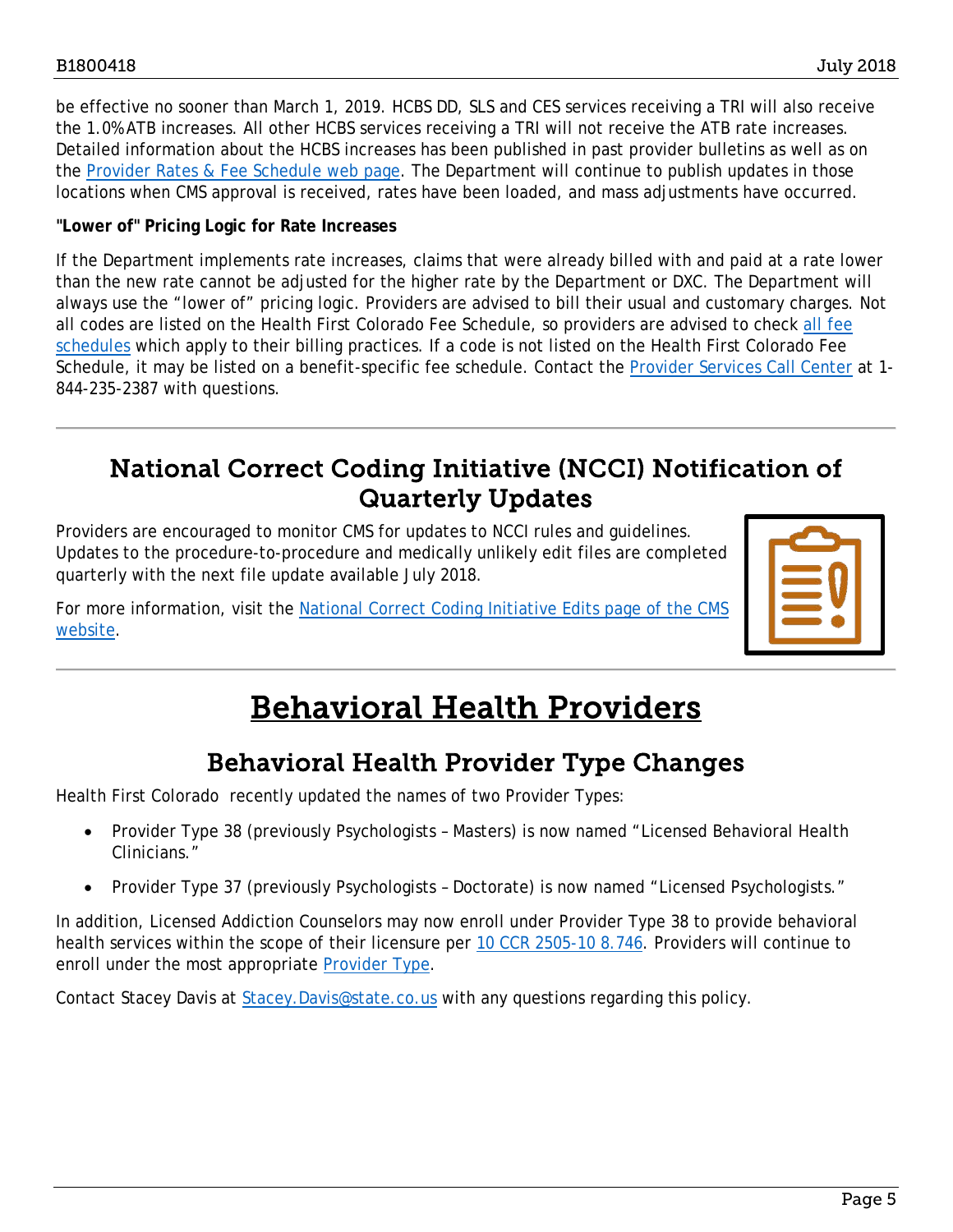# <span id="page-5-2"></span>Clinic, Practitioner and Outpatient Hospital Providers

## <span id="page-5-0"></span>Physician-Administered Drug (PAD) Acquisition Cost Surveys

The Department has contracted with Myers and Stauffer LC (MSLC) to conduct a PAD acquisition cost survey and analysis. The analysis will include a review of the current rate-setting methodologies for PADs. The Department strongly encourages the participation of all clinic, practitioner and outpatient hospital providers to help ensure that PAD rates incorporate market conditions.



Surveys will be sent via postal mail on July 9, 2018. Providers will be able to submit invoices via secure portal, email, mail or fax. All submitted invoice data will be kept confidential.

MSLC will be hosting an informational webinar for providers on July 17, 2018, at 9 a.m. MT, and July 19, 2018, at 3 p.m. MT. Providers will need to contact MSLC to register for either session (it is only necessary to attend one session as the content will be the same). Upon registration completion, MSLC will provide the web address and call-in information.

The Department updated the [Physician-Administered Drug rates](https://www.colorado.gov/pacific/sites/default/files/Physician-Administered%20Drug%20Fee%20Schedule%202018%2006%2022.xlsx) for the third quarter of 2018. The new rates are effective July 1, 2018.

General questions about the survey process, documents providers need to submit, or webinar registration can be directed to the Myers and Stauffer pharmacy help desk toll-free (800) 591-1183 or [pharmacy@mslc.com.](mailto:pharmacy@mslc.com)

## <span id="page-5-3"></span>Home & Community Based Services Providers

## Children with Autism (CWA) Waiver Has Ended

<span id="page-5-1"></span>On July 1, 2018, the CWA waiver ended. All children that were enrolled in the CWA waiver will be disenrolled on July 1, 2018. Providers will not be reimbursed for any of the following billing codes for any date of service on or after July 1, 2018:

- Lead Therapist-H0004, UL
- Senior Therapist-H0004, UL, HN
- Line Staff H2019, UL; Initial/Ongoing Treatment Evaluation-H2000, UL
- Post Service Evaluation-H200, UL, TS

### **Children's Extensive Supports (CES) Waiver Providers**

**Final Notice: Behavioral Services Now Provided Under State Plan Early Periodic Screening, Diagnosis, and Treatment (EPSDT)**

Effective July 1, 2018, all Behavioral Services previously provided as a CES waiver service have moved to Pediatric Behavioral Services under EPSDT. The following billing codes should not be billed under the CES waiver on or after July 1, 2018: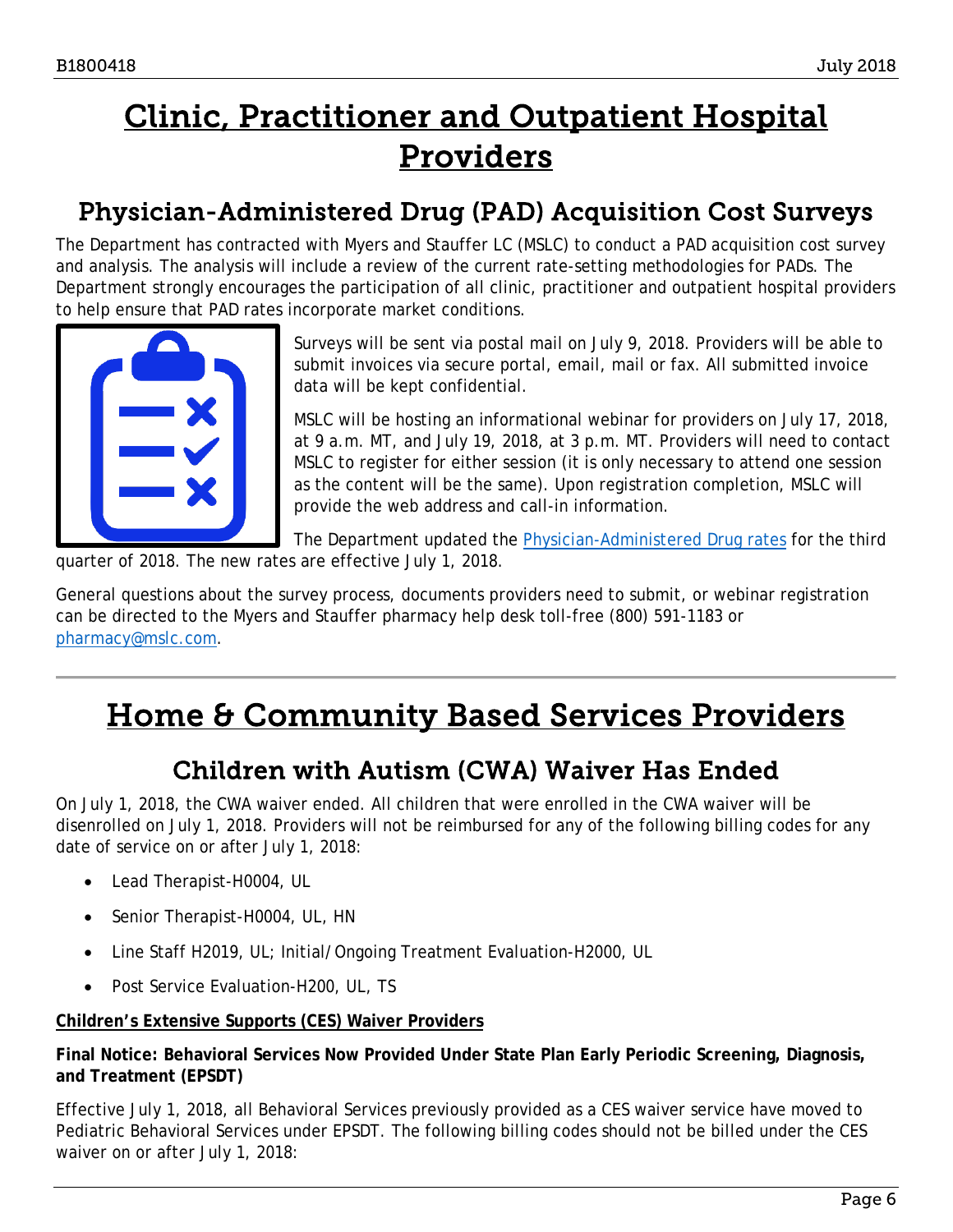- Behavioral Line Staff-H2019 U7
- Behavioral Consultation H2019 U7, 22, TG
- Behavioral Counseling H2019 U7, TF, TG
- Behavioral Counseling Group H2019 U7, TF, HQ
- Behavioral Plan Assessment T2024 U7, 22

**Note:** Any behavioral services billed under the CES waiver for services provided on or after July 1, 2018, will be subject to recoupment by the Department. Behavioral services provided before July 1, 2018, but billed after July 1, 2018, will be processed normally.

### **Developmental Disabilities (DD) Waiver Providers**

### **Final Notice: Behavioral Services for Youth (18-20 Years Old) Now Provided Under State Plan EPSDT**

Effective July 1, 2018, all Behavioral Services previously provided to youths (18-20 years old) on the DD waiver have moved to Pediatric Behavioral Services under EPSDT. The following billing codes should not be billed under the DD waiver for youths (18-20 years old) on or after July 1, 2018:

- Behavioral Line Staff-H2019 U3
- Behavioral Consultation-H2019 U3, 22, TG
- Behavioral Counseling-H2019 U3, TF, TG
- Behavioral Counseling Group-H2019 U3, TF, HQ
- Behavioral Plan Assessment-T2024 U3, 22



**Note:** Any behavioral services billed under the DD waiver for youths (18-20 years old) for services provided on or after July 1, 2018, will be subject to recoupment by the Department. Behavioral services provided before July 1, 2018, but billed after July 1, 2018, will be processed normally.

There is no change in how DD waiver members access Behavioral Services if they are 21 years of age and older.

### **Supported Living Services (SLS) Waiver Providers**

### **Final Notice: Behavioral Services for Youth (18-20 Years Old) Now Provided Under State Plan EPSDT**

Effective July 1, 2018, all Behavioral Services previously provided to youths (18-20 years old) on the SLS waiver have moved to Pediatric Behavioral Services under EPSDT. The following billing codes should not be billed under the SLS waiver for youths (18-20 years old) on or after July 1, 2018:

- Behavioral Line Staff-H2019 U8
- Behavioral Consultation- H2019 U8, 22, TG
- Behavioral Counseling-H2019 U8, TF, TG
- Behavioral Counseling Group-H2019 U8, TF, HQ
- Behavioral Plan Assessment-T2024 U8, 22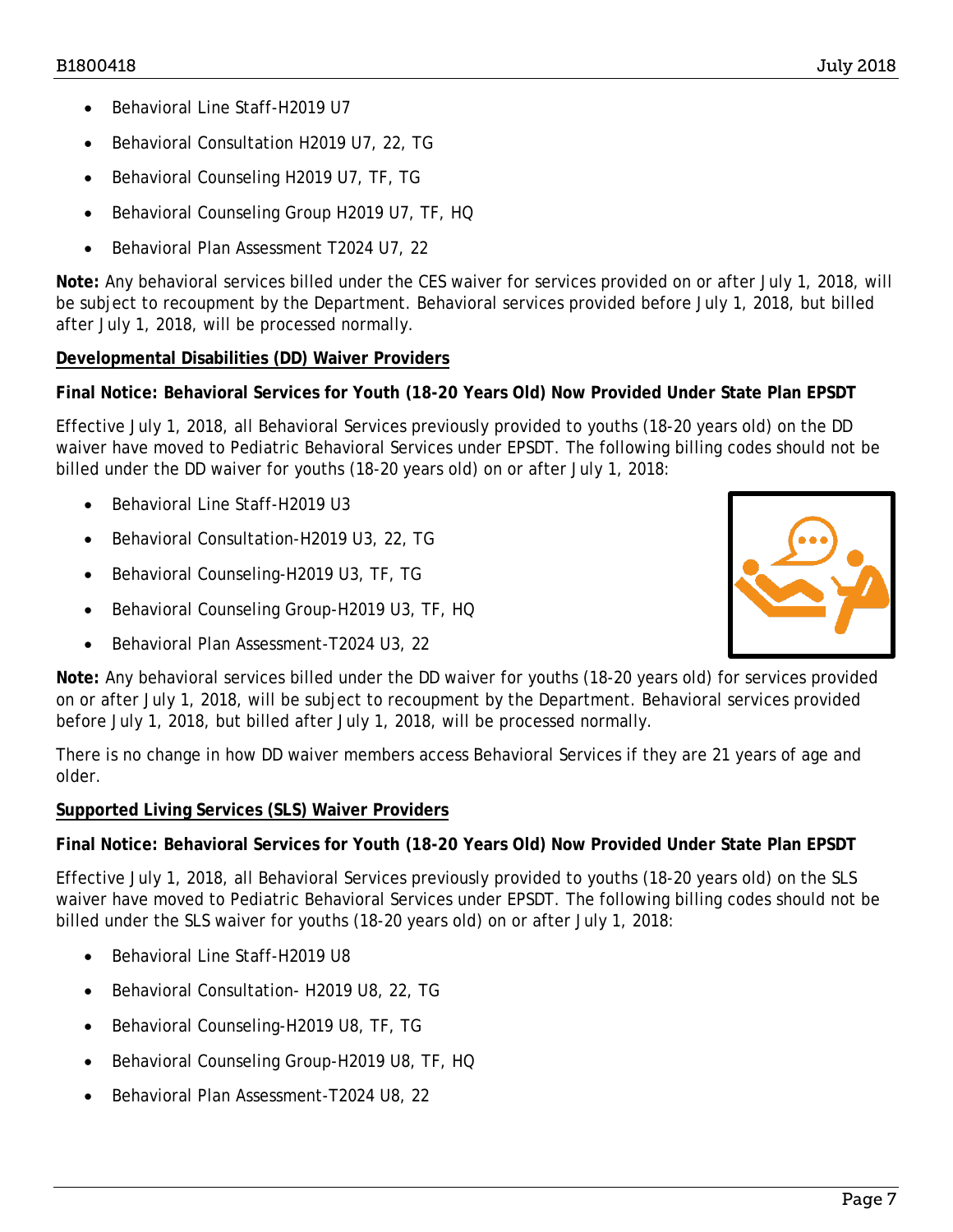**Note:** Any behavioral services billed under the SLS waiver for youths (18-20 years old) for services provided on or after July 1, 2018, will be subject to recoupment by the Department. Behavioral services provided before July 1, 2018, but billed after July 1, 2018, will be processed normally.

**Note:** Providers interested in becoming a Pediatric Behavioral Therapies provider are encouraged to enroll as a Provider Type 83 or 84.

Additional information and instructions on how to enroll as a Pediatric Behavioral Therapy provider can be found on the [Pediatric Behavioral Therapies Information for Providers web page.](https://www.colorado.gov/pacific/hcpf/pediatric-behavioral-therapies-information-providers) There is no change in how SLS waiver members access Behavioral Services if they are 21 years of age and older.

# Hospital Providers

## General Updates

### <span id="page-7-1"></span><span id="page-7-0"></span>**ALL HOSPITAL PROVIDERS**

### **Hospital Engagement Meetings**

The Department will continue to host bi-monthly Hospital Engagement meetings for 2018 to discuss current issues regarding payment reform and operational processing moving forward. The next meeting is scheduled for Friday, July 13, 2018, 9:00 a.m. -10:30 a.m. at 303 East 17 Avenue, Denver, Conference Room 7B & 7C.

[Sign up to receive the Hospital Engagement Meeting newsletters.](https://visitor.r20.constantcontact.com/manage/optin?v=001HfxrbpGNWZ0lZnPp6t3PG2s9XPNl8ZvgFdjsKvSnhIy8z9JmHyp6DeoLJ3saT6x0SeqRR1ub149uoXxe1ok4jTzfMSQ0BN7S5vcLiRO7gdY%3D)

Registration is not required. Participation can be by conference line, webinar and/or in person. The agenda



### **SPECIALTY HOSPITALS**

### **Meetings**

for upcoming meetings will be available on the [Hospital Engagement](https://www.colorado.gov/pacific/hcpf/hospital-engagement-meetings)  [Meeting web page](https://www.colorado.gov/pacific/hcpf/hospital-engagement-meetings) on the Monday preceding the meeting. Visit the [Hospital Engagement Meeting web page](https://www.colorado.gov/pacific/hcpf/hospital-engagement-meetings) for more details and the meeting schedule.

Contact Elizabeth Quaife at [Elizabeth.Quaife@state.co.us](mailto:Elizabeth.Quaife@state.co.us) with any questions and/or topics to be discussed at future meetings. Advance notice will provide the Department time to bring additional personnel to the meetings to address different concerns.

The monthly Specialty Hospital meetings have been placed on hold. Implementation status updates and any upcoming meetings will be communicated via email, Provider Bulletins, on the [Hospital Engagement Meeting](https://www.colorado.gov/pacific/hcpf/hospital-engagement-meetings)  [web page](https://www.colorado.gov/pacific/hcpf/hospital-engagement-meetings) and in Bi-monthly Hospital Engagement Meetings. Contact Elizabeth Quaife at [Elizabeth.Quaife@state.co.us](mailto:Elizabeth.Quaife@state.co.us) with questions, concerns or feedback.

### **OUTPATIENT HOSPITALS**

### **Monthly Enhanced Ambulatory Patient Group (EAPG) Meetings**

The next EAPG Meeting is scheduled for July 13, 2018, 11:00 a.m. -12:30 p.m. These meetings are intended to be an informal discussion where the Department and its hospital providers can discuss issues relating to billing, payment, and/or the EAPG methodology in general. For recordings of previous meetings, related meeting materials and the current schedule for future meetings, visit the [Outpatient Hospital Payment web](https://www.colorado.gov/pacific/hcpf/outpatient-hospital-payment)  [page.](https://www.colorado.gov/pacific/hcpf/outpatient-hospital-payment)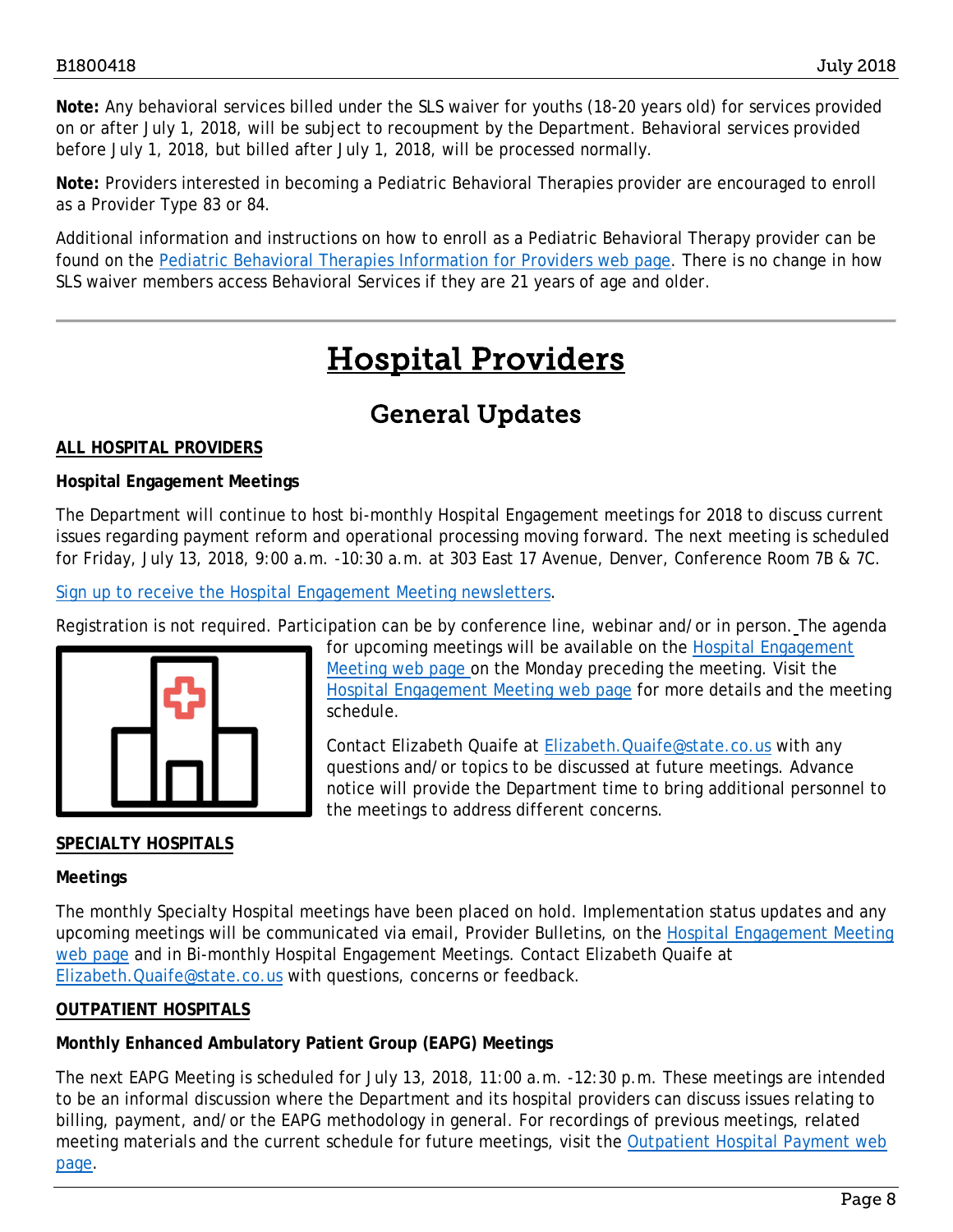**\*\*Note: Starting July 13, EAPG Meetings are scheduled for a new time. EAPG meetings will now be held from 11:00 a.m. - 12:30 p.m.\*\***

Contact Andrew Abalos at Andrew. Abalos@state.co.us or 303-866-2130 with any questions regarding the new EAPG rates or the EAPG methodology.

### **Drug Carveout from Outpatient Hospital Claims**

The Department is currently exploring alternative options for the reimbursement of drugs delivered in the outpatient hospital setting. Currently, drugs billed on the institutional outpatient hospital claim are reimbursed using the EAPG methodology. After receiving feedback regarding inappropriate levels of reimbursement for drugs as calculated in this way, the Department intends to discuss its progress in exploring these alternatives and the potential impacts this may have on hospital reimbursement during its recurring EAPG meetings.



### **Inpatient-only Procedures Payment Clarification and Update**

The Department currently utilizes two lists for classifying inpatient-only procedures which cannot be reimbursed in the outpatient hospital setting. One of the lists is incorporated into the Medicaid NCCI edits as posted to Medicaid.gov. The other list is proprietary to 3M Health Information Systems. Providers licensing the EAPG software or those who have access to the 3M EAPGs Definitions Manual can find 3M's list by viewing the code mappings for EAPG 993 for inpatient-only procedures.

The Department has updated its policy of denying claims containing line items which are assigned EAPG 993. The system logic will be updated such that only individual line items assigned EAPG 993 will be denied, which may not result in denial of the full claim. All impacted claims will be reviewed and adjusted upon implementation of this update in the interChange system.

For more information on the 3M Definitions Manual, visit the [Outpatient Hospital Payment web page.](https://www.colorado.gov/pacific/hcpf/outpatient-hospital-payment) Contact Andrew Abalos at Andrew. Abalos@state.co.us or 303-866-2130 with any questions regarding the system update and adjusted claims.

### <span id="page-8-0"></span>Inpatient & Outpatient Colorado Healthcare Affordability & Sustainability (CHASE) Supplemental Health First Colorado Payment Percentage Adjustment Factors

Below are the Inpatient Base Rate & Outpatient CHASE Supplemental Health First Colorado Payment Adjustment Factors by hospital for Federal Fiscal Year (FFY) 2017-18. The Inpatient Base Rate CHASE Supplemental Medicaid Payment equals the Health First Colorado Base Rate without Add-ons, multiplied by a percentage adjustment factor, multiplied by Medicaid discharges, and multiplied by average Health First Colorado case mix. The Outpatient CHASE Supplemental Health First Colorado Payment equals the estimated outpatient billed costs multiplied by an outpatient percentage adjustment factor. The percentage adjustment factors are listed in the table below.

Contact Jeff Wittreich at [Jeff.Wittreich@state.co.us](mailto:Jeff.Wittreich@state.co.us) or 303-866-2456 with questions.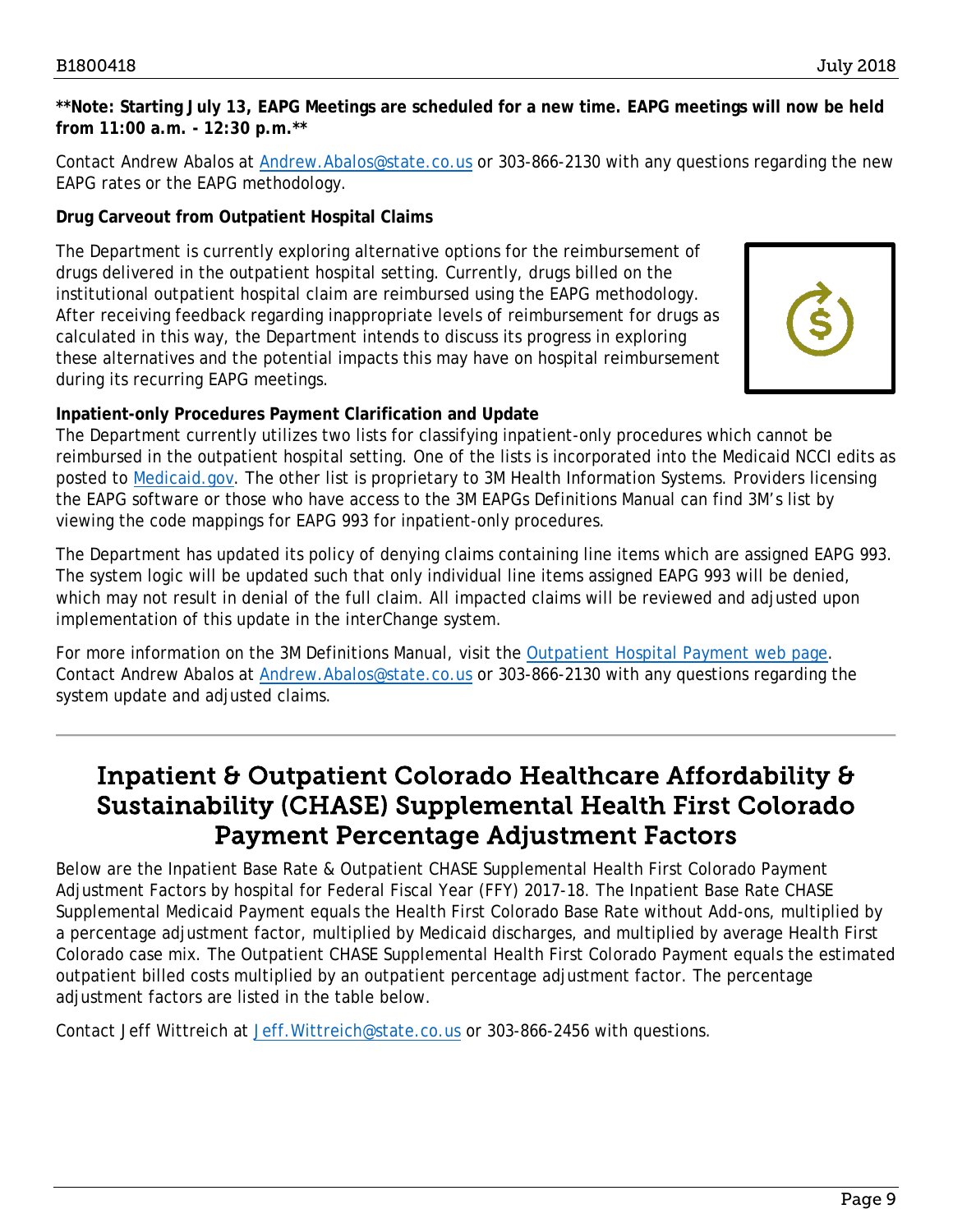| Hospital                                     | FFY 2017-18<br>Inpatient<br>Percentage<br>Adjustment<br>Factor (%) | FFY 2017-18<br>Outpatient<br>Percentage<br>Adjustment<br>Factor (%) |
|----------------------------------------------|--------------------------------------------------------------------|---------------------------------------------------------------------|
| Animas Surgical Hospital                     | 127.51%                                                            | 49.01%                                                              |
| Arkansas Valley Regional Medical Center      | 101.00%                                                            | 60.00%                                                              |
| <b>Aspen Valley Hospital</b>                 | 101.00%                                                            | 60.00%                                                              |
| Avista Adventist Hospital                    | 129.75%                                                            | 75.50%                                                              |
| <b>Banner Fort Collins Medical Center</b>    | 60.27%                                                             | 34.00%                                                              |
| <b>Boulder Community Health</b>              | 60.27%                                                             | 34.00%                                                              |
| <b>Broomfield Hospital</b>                   | 60.27%                                                             | 34.00%                                                              |
| Castle Rock Adventist Hospital               | 60.27%                                                             | 34.00%                                                              |
| <b>Cedar Springs Hospital</b>                | 0.00%                                                              | 0.00%                                                               |
| Centennial Peaks Hospital                    | 0.00%                                                              | 0.00%                                                               |
| Children's Hospital Colorado                 | 15.25%                                                             | 12.00%                                                              |
| <b>Clear View Behavioral Health</b>          | 0.00%                                                              | 0.00%                                                               |
| Colorado Acute Long Term Hospital            | 7.00%                                                              | 7.00%                                                               |
| Colorado Canyons Hospital and Medical Center | 40.00%                                                             | 70.00%                                                              |
| Colorado Mental Health Institute Fort Logan  | 0.00%                                                              | 0.00%                                                               |
| Colorado Mental Health Institute Pueblo      | 0.00%                                                              | 0.00%                                                               |
| <b>Colorado Plains Medical Center</b>        | 127.51%                                                            | 49.01%                                                              |
| <b>Community Hospital</b>                    | 40.00%                                                             | 70.00%                                                              |
| Craig Hospital                               | 7.00%                                                              | 7.00%                                                               |
| Delta County Memorial Hospital               | 101.00%                                                            | 60.00%                                                              |
| Denver Health Medical Center                 | 15.45%                                                             | 15.00%                                                              |
| Denver Springs                               | 0.00%                                                              | 0.00%                                                               |
| East Morgan County Hospital                  | 101.00%                                                            | 60.00%                                                              |
| <b>Eating Recovery Center</b>                | 0.00%                                                              | 0.00%                                                               |
| <b>Estes Park Medical Center</b>             | 55.00%                                                             | 47.60%                                                              |
| <b>Good Samaritan Medical Center</b>         | 60.27%                                                             | 34.00%                                                              |
| <b>Grand River Hospital District</b>         | 101.00%                                                            | 60.00%                                                              |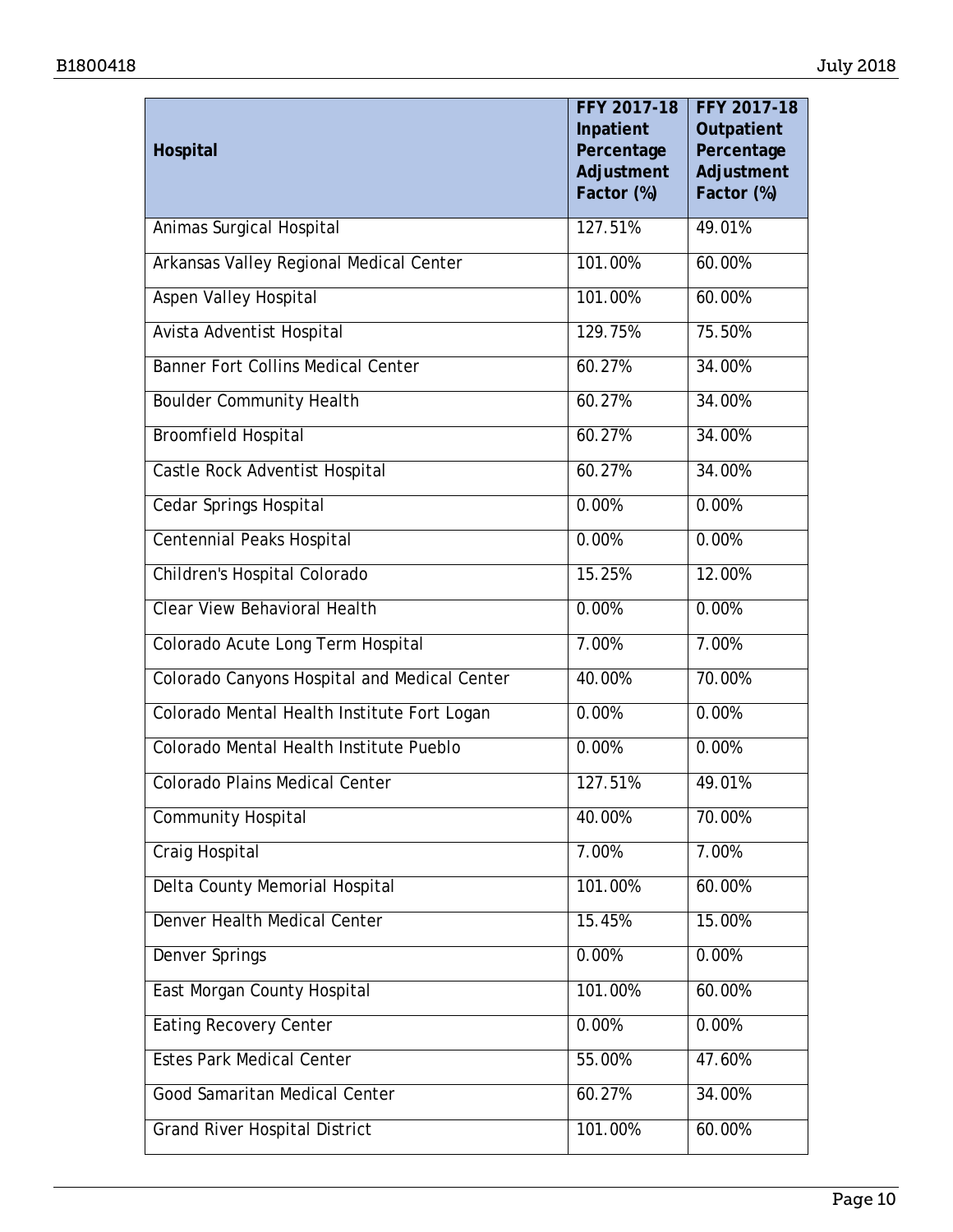| Hospital                                                   | FFY 2017-18<br>Inpatient<br>Percentage<br>Adjustment<br>Factor (%) | FFY 2017-18<br>Outpatient<br>Percentage<br>Adjustment<br>Factor (%) |
|------------------------------------------------------------|--------------------------------------------------------------------|---------------------------------------------------------------------|
| <b>Grandview Hospital</b>                                  | 60.27%                                                             | 34.00%                                                              |
| <b>Gunnison Valley Health</b>                              | 101.00%                                                            | 60.00%                                                              |
| Haxtun Hospital District                                   | 101.00%                                                            | 60.00%                                                              |
| HealthSouth Rehabilitation Hospital of Colorado<br>Springs | 7.00%                                                              | 7.00%                                                               |
| HealthSouth Rehabilitation Hospital of Littleton           | 7.00%                                                              | 7.00%                                                               |
| Heart of the Rockies Regional Medical Center               | 101.00%                                                            | 60.00%                                                              |
| <b>Highlands Behavioral Health System</b>                  | 0.00%                                                              | 0.00%                                                               |
| Keefe Memorial Health Service District                     | 101.00%                                                            | 60.00%                                                              |
| Kindred Hospital - Aurora                                  | 7.00%                                                              | 7.00%                                                               |
| Kindred Hospital - Denver                                  | 7.00%                                                              | 7.00%                                                               |
| Kindred Hospital - Denver South                            | 7.00%                                                              | 7.00%                                                               |
| Kit Carson County Health Service District                  | 101.00%                                                            | 60.00%                                                              |
| <b>Lincoln Community Hospital</b>                          | 101.00%                                                            | 60.00%                                                              |
| Littleton Adventist Hospital                               | 129.75%                                                            | 75.50%                                                              |
| <b>Longmont United Hospital</b>                            | 60.27%                                                             | 34.00%                                                              |
| Longs Peak Hospital                                        | 60.27%                                                             | 34.00%                                                              |
| <b>Lutheran Medical Center</b>                             | 60.27%                                                             | 34.00%                                                              |
| McKee Medical Center                                       | 60.27%                                                             | 34.00%                                                              |
| Medical Center of the Rockies                              | 126.20%                                                            | 49.55%                                                              |
| Melissa Memorial Hospital                                  | 101.00%                                                            | 60.00%                                                              |
| Memorial Hospital Central                                  | 32.00%                                                             | 31.90%                                                              |
| Memorial Regional Health                                   | 101.00%                                                            | 60.00%                                                              |
| Mercy Regional Medical Center                              | 127.51%                                                            | 49.01%                                                              |
| Middle Park Medical Center - Kremmling                     | 101.00%                                                            | 60.00%                                                              |
| Montrose Memorial Hospital                                 | 101.00%                                                            | 60.00%                                                              |
| Mt. San Rafael Hospital                                    | 127.51%                                                            | 49.01%                                                              |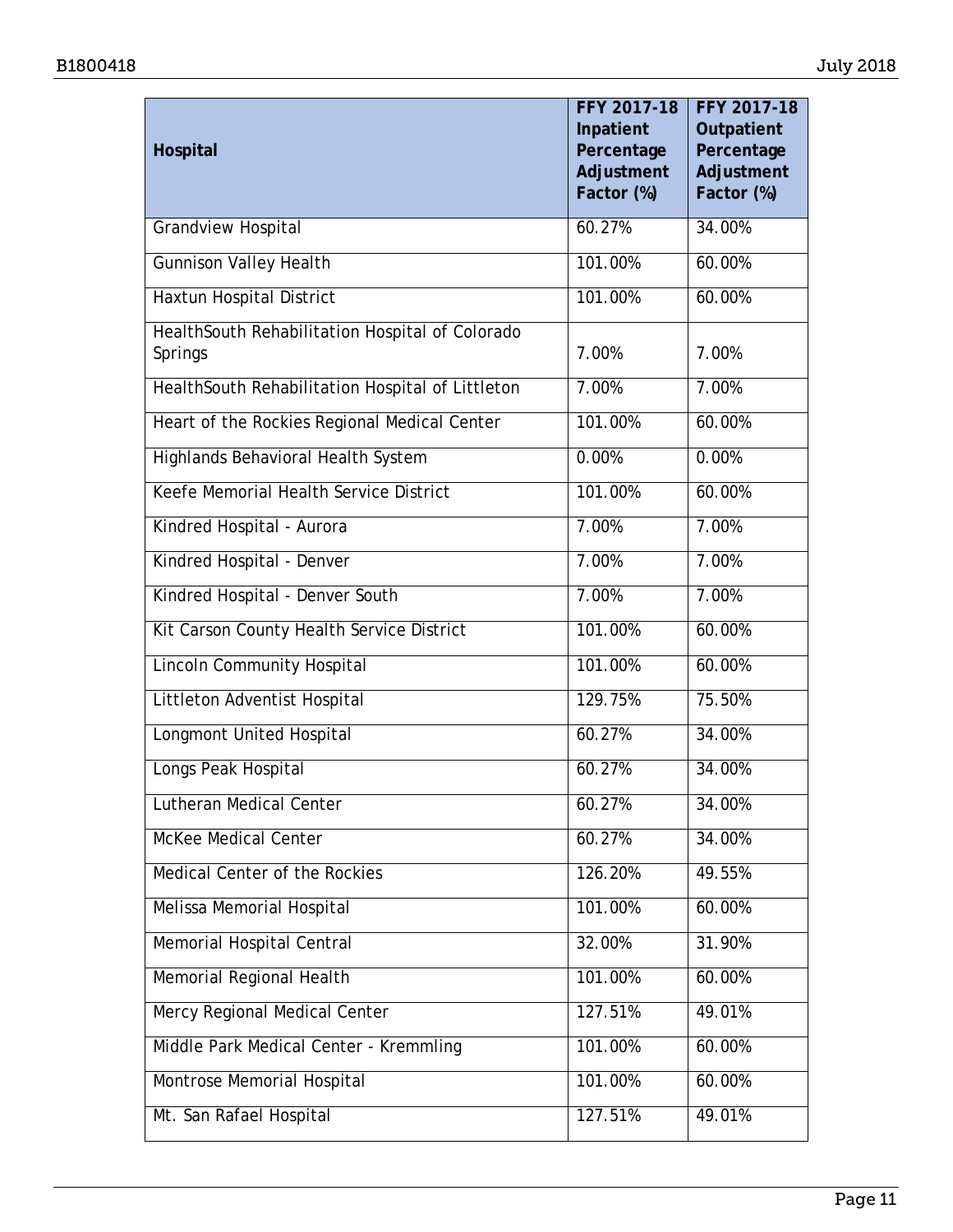| Hospital                                       | FFY 2017-18<br>Inpatient<br>Percentage<br>Adjustment<br>Factor (%) | FFY 2017-18<br>Outpatient<br>Percentage<br>Adjustment<br>Factor (%) |
|------------------------------------------------|--------------------------------------------------------------------|---------------------------------------------------------------------|
| National Jewish Health                         | 15.25%                                                             | 12.00%                                                              |
| North Colorado Medical Center                  | 55.00%                                                             | 47.60%                                                              |
| North Suburban Medical Center                  | 60.27%                                                             | 34.00%                                                              |
| Northern Colorado Long Term Acute Hospital     | 7.00%                                                              | 7.00%                                                               |
| Northern Colorado Rehabilitation Hospital      | 7.00%                                                              | 7.00%                                                               |
| Ortho Colorado Hospital                        | 60.27%                                                             | 34.00%                                                              |
| Pagosa Springs Medical Center                  | 101.00%                                                            | 60.00%                                                              |
| Parker Adventist Hospital                      | 60.27%                                                             | 34.00%                                                              |
| <b>Parkview Medical Center</b>                 | 126.20%                                                            | 49.55%                                                              |
| Peak View Behavioral Health                    | 0.00%                                                              | 0.00%                                                               |
| Penrose-St. Francis Health Services            | 60.27%                                                             | 34.00%                                                              |
| Pikes Peak Regional Hospital                   | 127.51%                                                            | 49.01%                                                              |
| <b>Pioneers Medical Center</b>                 | 101.00%                                                            | 60.00%                                                              |
| <b>Platte Valley Medical Center</b>            | 60.27%                                                             | 34.00%                                                              |
| Porter Adventist Hospital                      | 60.27%                                                             | 34.00%                                                              |
| Poudre Valley Hospital                         | 124.00%                                                            | 47.25%                                                              |
| Presbyterian/St. Luke's Medical Center         | 129.75%                                                            | 75.50%                                                              |
| <b>Prowers Medical Center</b>                  | 101.00%                                                            | 60.00%                                                              |
| <b>Rangely District Hospital</b>               | 101.00%                                                            | 60.00%                                                              |
| Rio Grande Hospital                            | 127.51%                                                            | 49.01%                                                              |
| <b>Rose Medical Center</b>                     | 129.75%                                                            | 75.50%                                                              |
| Saint Joseph Hospital                          | 98.10%                                                             | 50.00%                                                              |
| San Luis Valley Health Conejos County Hospital | 127.51%                                                            | 49.01%                                                              |
| San Luis Valley Health Regional Medical Center | 127.51%                                                            | 49.01%                                                              |
| SCL Health Community Hospital - Westminster    | 60.27%                                                             | 34.00%                                                              |
| Sedgwick County Health Center                  | 101.00%                                                            | 60.00%                                                              |
| <b>Sky Ridge Medical Center</b>                | 60.27%                                                             | 34.00%                                                              |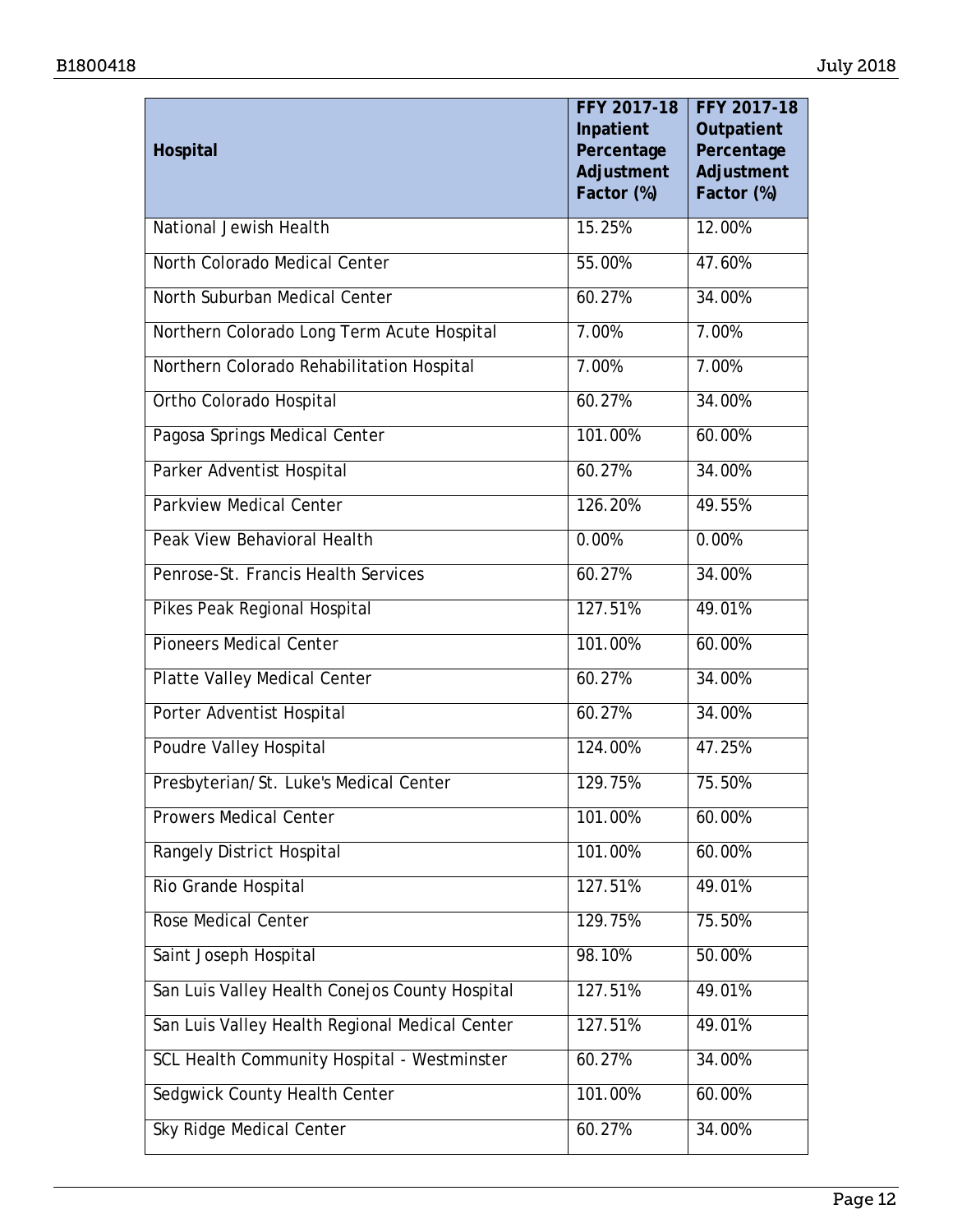| Hospital                                   | FFY 2017-18<br>Inpatient<br>Percentage<br>Adjustment<br>Factor (%) | FFY 2017-18<br>Outpatient<br>Percentage<br>Adjustment<br>Factor (%) |
|--------------------------------------------|--------------------------------------------------------------------|---------------------------------------------------------------------|
| Southeast Colorado Hospital District       | 101.00%                                                            | 60.00%                                                              |
| Southwest Health System, Inc.              | 101.00%                                                            | 60.00%                                                              |
| Spalding Rehabilitation Hospital           | 7.00%                                                              | 7.00%                                                               |
| Spanish Peaks Regional Health Center       | 101.00%                                                            | 60.00%                                                              |
| St. Anthony Hospital                       | 60.27%                                                             | 34.00%                                                              |
| St. Anthony North Health Campus            | 60.27%                                                             | 34.00%                                                              |
| St. Anthony Summit Medical Center          | 127.51%                                                            | 49.01%                                                              |
| St. Mary-Corwin Medical Center             | 126.20%                                                            | 49.55%                                                              |
| St. Mary's Hospital & Medical Center, Inc. | 129.75%                                                            | 75.50%                                                              |
| St. Thomas More Hospital                   | 127.51%                                                            | 49.01%                                                              |
| St. Vincent General Hospital District      | 101.00%                                                            | 60.00%                                                              |
| <b>Sterling Regional MedCenter</b>         | 127.51%                                                            | 49.01%                                                              |
| <b>Swedish Medical Center</b>              | 129.75%                                                            | 75.50%                                                              |
| The Medical Center of Aurora               | 60.27%                                                             | 34.00%                                                              |
| University of Colorado Hospital            | 2.02%                                                              | 47.72%                                                              |
| Vail Health Hospital                       | 127.51%                                                            | 49.01%                                                              |
| <b>Valley View Hospital</b>                | 127.51%                                                            | 49.01%                                                              |
| <b>Vibra Hospital</b>                      | 7.00%                                                              | 7.00%                                                               |
| Weisbrod Memorial County Hospital          | 101.00%                                                            | 60.00%                                                              |
| <b>West Springs Hospital</b>               | 0.00%                                                              | 0.00%                                                               |
| <b>Wray Community District Hospital</b>    | 101.00%                                                            | 60.00%                                                              |
| Yampa Valley Medical Center                | 127.51%                                                            | 49.01%                                                              |
| Yuma District Hospital                     | 101.00%                                                            | 60.00%                                                              |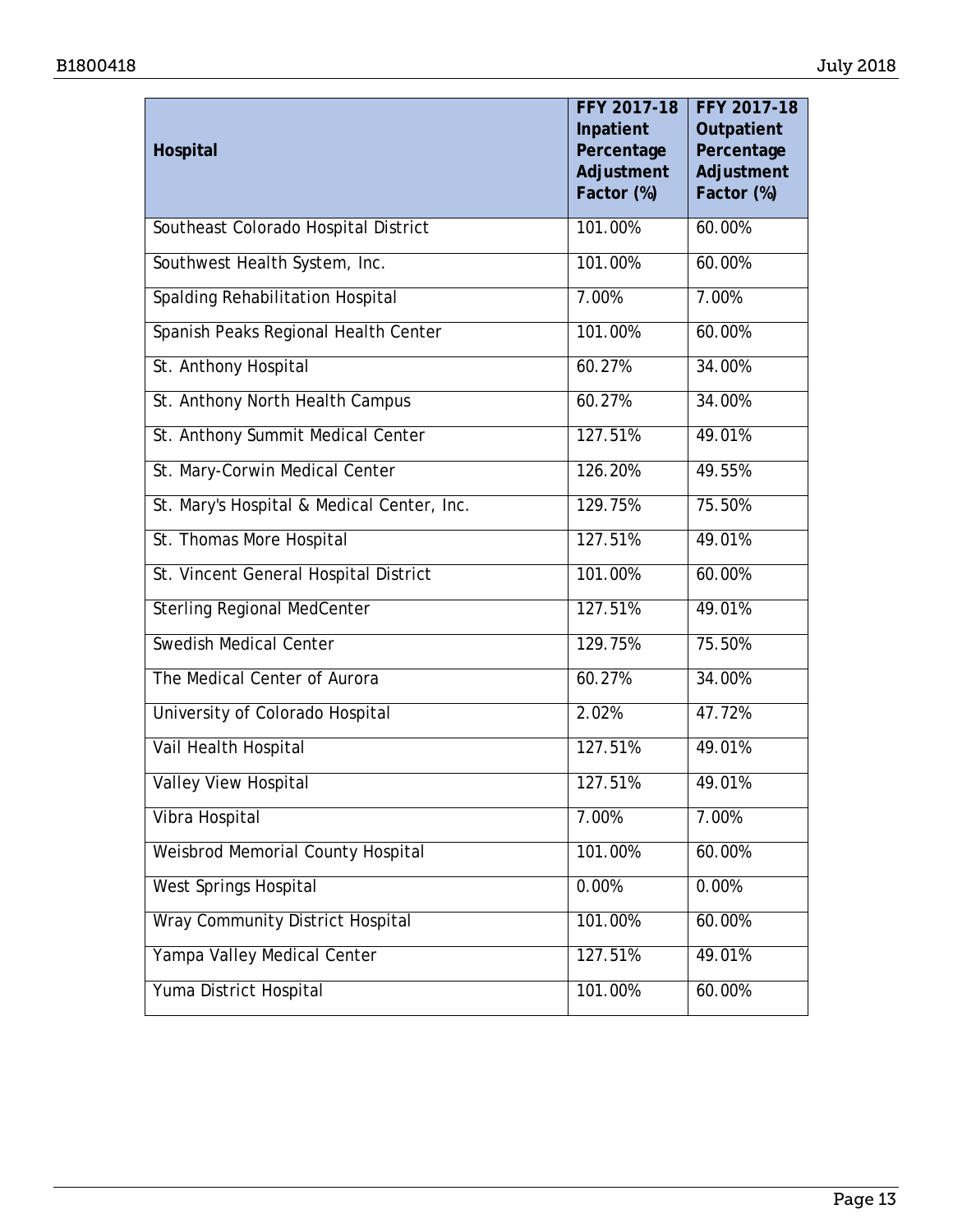## Nursing Facilities

### Fiscal Year 2018-2019 Rate Updates

<span id="page-13-2"></span><span id="page-13-0"></span>The Department has finalized the Nursing Facility (NF) rates effective July 1, 2018 - June 30, 2019, which



also impacts hospice providers billing for revenue code 0659. All facility rates have been loaded in the Colorado interChange and reimbursement should reflect updated rates for all claims billed for dates of service (DOS) on or after July 1, 2018.

A Hospice Room and Board fee schedule, effective July 1, 2018 - June 30, 2019, was emailed to hospice providers upon the implementation of the rates. Due to the information included in the fee schedule, the Department is not able to post on the Department's website. The fee schedule includes:

- The Skilled Nursing Facility (SNF) Name
- NF Rate
- Hospice Rate
- The Rate Begin and End Dates
- NF Provider ID
- NF NPI ID

Contact Trevor Abeyta at Trevor. Abeyta@state.co.us for additional support or questions regarding rates. Contact Alex Koloskus at [Alexandra.Koloskus@state.co.us](mailto:Alexandra.Koloskus@state.co.us) for additional support or questions regarding policy.

## Outpatient Therapy Providers

### <span id="page-13-3"></span><span id="page-13-1"></span>July 2018 Physical and Occupational Therapy (PT/OT) and Speech Therapy Updates

New web pages have been created for outpatient therapy providers. These web pages are intended to consolidate coverage policy from multiple areas.

- [Outpatient Speech Therapy Benefit web page](https://www.colorado.gov/pacific/hcpf/outpatient-speech-therapy-benefit-0)
- [Outpatient PT/OT Benefits web page](https://www.colorado.gov/pacific/hcpf/outpatient-ptot-benefits)

The [Physical and Occupational Therapy \(PT/OT\) billing manual](https://www.colorado.gov/pacific/sites/default/files/CMS1500_PT_OT%20v1_8_1.pdf) has been updated with the following changes:

- Clarification concerning therapy assistants, page 1.
- Reformatting and updating of the covered procedure code table, page 12-14.
- Clarification concerning Early Intervention PT/OT Prior Authorizations, page 14-15.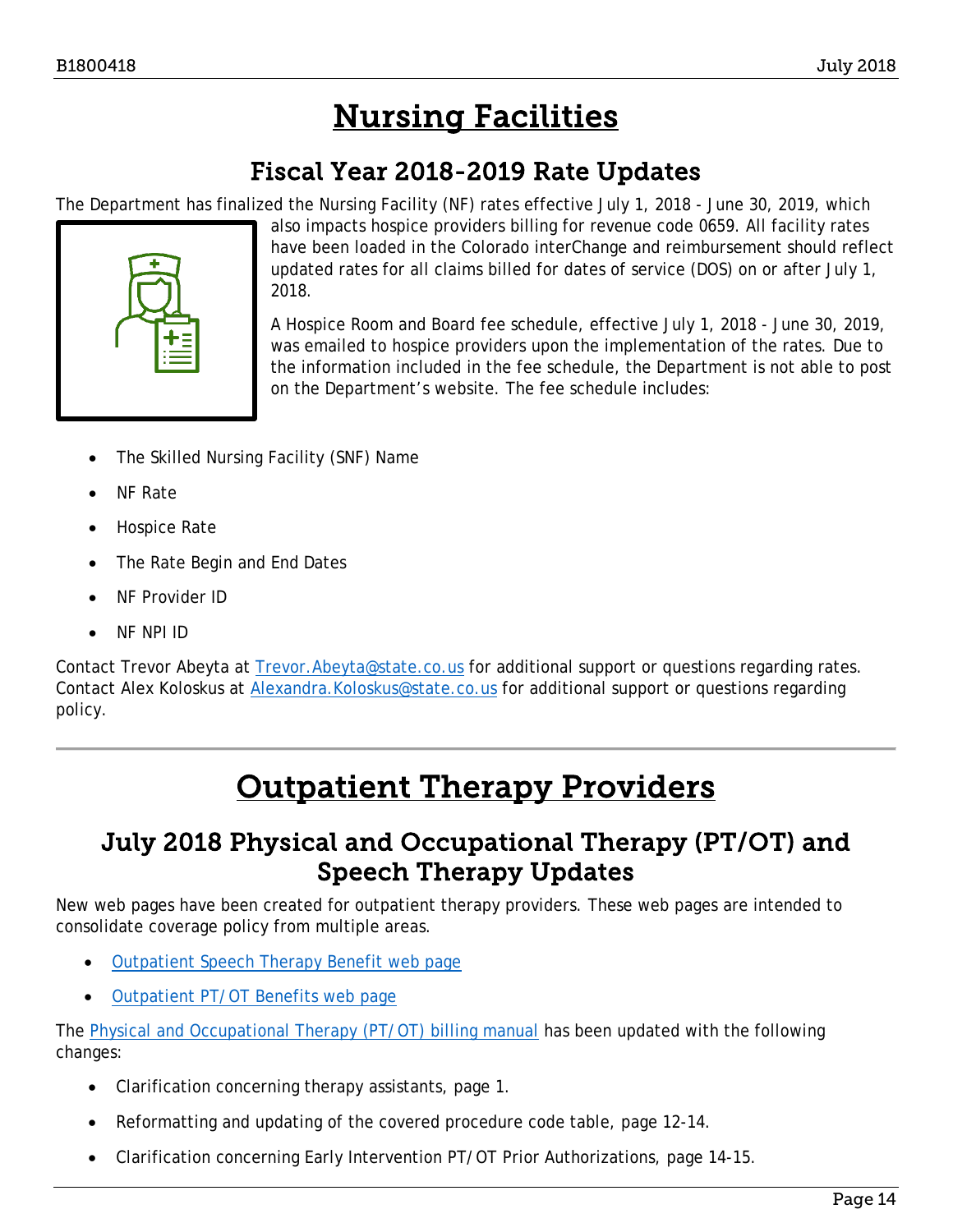The billing and policy manual is intended to be a comprehensive source for policies concerning outpatient therapy benefits. This does not preclude other sources of policy, such as statute, rule, National Correct Coding Initiative and federal regulations from applying.

<span id="page-14-1"></span>Contact Alex Weichselbaum at [Alex.Weichselbaum@state.co.us](mailto:Alex.Weichselbaum@state.co.us) with questions.

## Pharmacy Providers

## Pharmacy Updates

### <span id="page-14-0"></span>**Pharmacy and Therapeutics Committee Meeting**

Tuesday, July 10, 2018

1 - 5 p.m.

303 E 17<sup>th</sup> Ave, Denver

7<sup>th</sup> floor Conference Rooms A, B & C

The meeting agenda can be found on the [Pharmacy and Therapeutics Committee web page.](https://www.colorado.gov/hcpf/pharmacy-and-therapeutics-committee)

### **Opioid Utilization Policy**

The location of the opioid medication policies and the oral short-acting opioid policies has changed. The policies have moved from [Appendix P](https://www.colorado.gov/pacific/sites/default/files/Appendix%20P%20Effective%2007-01-18%20%28002%29.pdf) to the Preferred [Drug List \(PDL\),](https://www.colorado.gov/pacific/sites/default/files/PDL%20effective%2007-01-2018%20final2_1.pdf) effective July 1, 2018. The short-acting opioids are now located on the PDL. Both documents [\(Appendix P](https://www.colorado.gov/pacific/sites/default/files/Appendix%20P%20Effective%2007-01-18%20%28002%29.pdf) and the [PDL\)](https://www.colorado.gov/pacific/sites/default/files/PDL%20effective%2007-01-2018%20final2_1.pdf) can be accessed from the [Pharmacy Resources web page.](https://www.colorado.gov/hcpf/pharmacy-resources)



### **Rx/Over-the-Counter (OTC) Vitamin Coverage Change**

Due to a change in First Data Bank policy, effective June 16, 2018, some vitamin products' prescription (Rx) required status is changing to OTC. Most OTC products are not a covered benefit. Certain OTC products (iron containing multivitamins and fluoride) will remain covered.

If a Health First Colorado member is affected by this change, they should contact their prescriber or pharmacy to change to a prescription-required product for continued coverage. Refer to [Appendix P](https://www.colorado.gov/pacific/sites/default/files/Appendix%20P-PA%20Criteria%20for%20Physicians%20and%20Pharmacists%20v1_2.pdf) for OTC coverage details.

Contact the Magellan Rx Management Pharmacy Call Center (1-800-424-5725), which is available 24 hours a day, 7 days a week for patient-specific coverage questions. Contact Brittany Schock at [Brittany.Schock@state.co.us](mailto:Brittany.Schock@state.co.us) with any other questions.